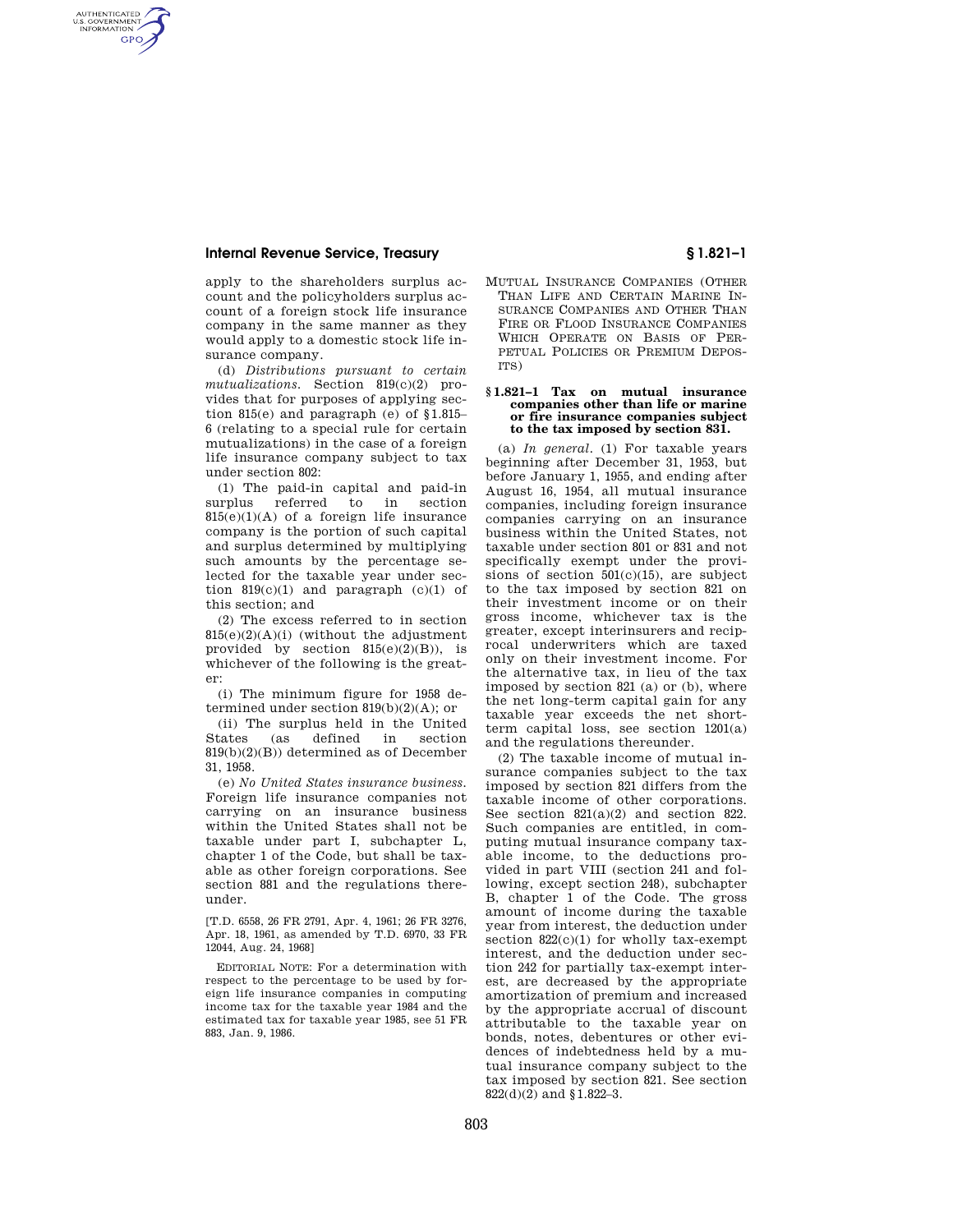(3) All provisions of the Code and of the regulations in this part not inconsistent with the specific provisions of section 821 are applicable to the assessment and collection of the tax imposed by section 821 (a) or (b) and mutual insurance companies subject to the tax imposed by section 821 are subject to the same penalties as are provided in the case of returns and payment of income tax by other corporations. The return shall be on Form 1120M.

(4) Foreign mutual insurance companies not carrying on an insurance business within the United States are not taxable under section 821 (a) or (b), but are taxable as other foreign corporations. See section 881.

(5) Mutual insurance companies subject to the tax imposed by section 821, except interinsurers or reciprocal underwriters, with mutual insurance company taxable income (computed without regard to the deduction provided in section 242 for partially taxexempt interest) of over \$3,000 or with gross amounts of income from interest, dividends, rents, and net premiums (minus dividends to policyholders and wholly tax-exempt interest) in excess of \$75,000, are subject to a tax computed under section 821(a)(1) or section 821(a)(2) whichever is the greater. Interinsurers and reciprocal underwriters with mutual insurance company taxable income (computed without regard to the deduction provided in section 242 for partially tax-exempt interest) of over \$50,000 are subject to a tax computed under section 821(b).

(b) *Rates of tax.* (1) The normal tax under section  $821(a)(1)(A)$  and  $821(b)(1)$ . except as hereinafter indicated, is computed upon mutual insurance company taxable income for purposes of the normal tax at the rate of 30 percent.

(2) The surtax under section  $821(a)(1)(B)$  and  $821(b)(2)$ , except as hereinafter indicated, is computed on that portion of the mutual insurance company taxable income for purposes of the surtax in excess of \$25,000 at the rate of 22 percent. The tax under section  $821(a)(2)$ , except as hereinafter indicated, is 1 percent of the gross amount of income from interest, dividends, rents, and net premiums, minus dividends to policyholders and minus wholly tax-exempt interest.

# **§ 1.821–1 26 CFR Ch. I (4–1–10 Edition)**

(3) Under section  $821(a)(1)(A)$  companies with mutual insurance company taxable income for purposes of the normal tax of over \$3,000 and not over \$6,000 pay a normal tax, at a specified rate, on that portion of such income in excess of \$3,000. The rate applicable in computing the normal tax of such companies is 60 percent. Under section  $821(a)(2)$  companies with gross amounts of income from interest dividends, rents, and net premiums, minus dividends to policyholders and minus wholly tax-exempt interest, of over \$75,000 and not over \$150,000 pay a tax equal to 2 percent of that portion in excess of \$75,000.

(4) Under section 821(b)(1) interinsurers and reciprocal underwriters with mutual insurance company taxable income for purposes of the normal tax of over \$50,000 and not over \$100,000 pay a normal tax computed on that portion of such income in excess of \$50,000 at the rate of 60 percent. Under section 821(b)(2) interinsurers and reciprocal underwriters with mutual insurance company taxable income for purposes of the surtax of over \$50,000 and not over \$100,000 pay a surtax, at the rate of 33 percent, on that portion of such income in excess of \$50,000.

(5) Section 821(c) provides for an adjustment of the amount computed under section  $821(a)(1)$ , section  $821(a)(2)$ , and section 821(b) where the gross amount received during the taxable year from interest, dividends, rents, and premiums (including deposits and assessments) is over \$75,000 and less than \$125,000. The adjustment reduces the tax otherwise computed under those sections to an amount which bears the same proportion to such tax as the excess over \$75,000 bears to \$50,000.

(c) *Application.* The application of section 821 (a) to (c) inclusive, may be illustrated by the following examples:

*Example 1.* The W Company, a mutual casualty insurance company, for the calendar year 1954, has mutual insurance company taxable income for purposes of the surtax of \$5,500 and, due to partially tax-exempt interest of \$800, has income for purposes of the normal tax of \$4,700. The gross amount of income of the W Company from interest, dividends, rents and net premiums, minus dividends to policyholders and wholly tax-exempt interest, is \$150,000. Its normal tax